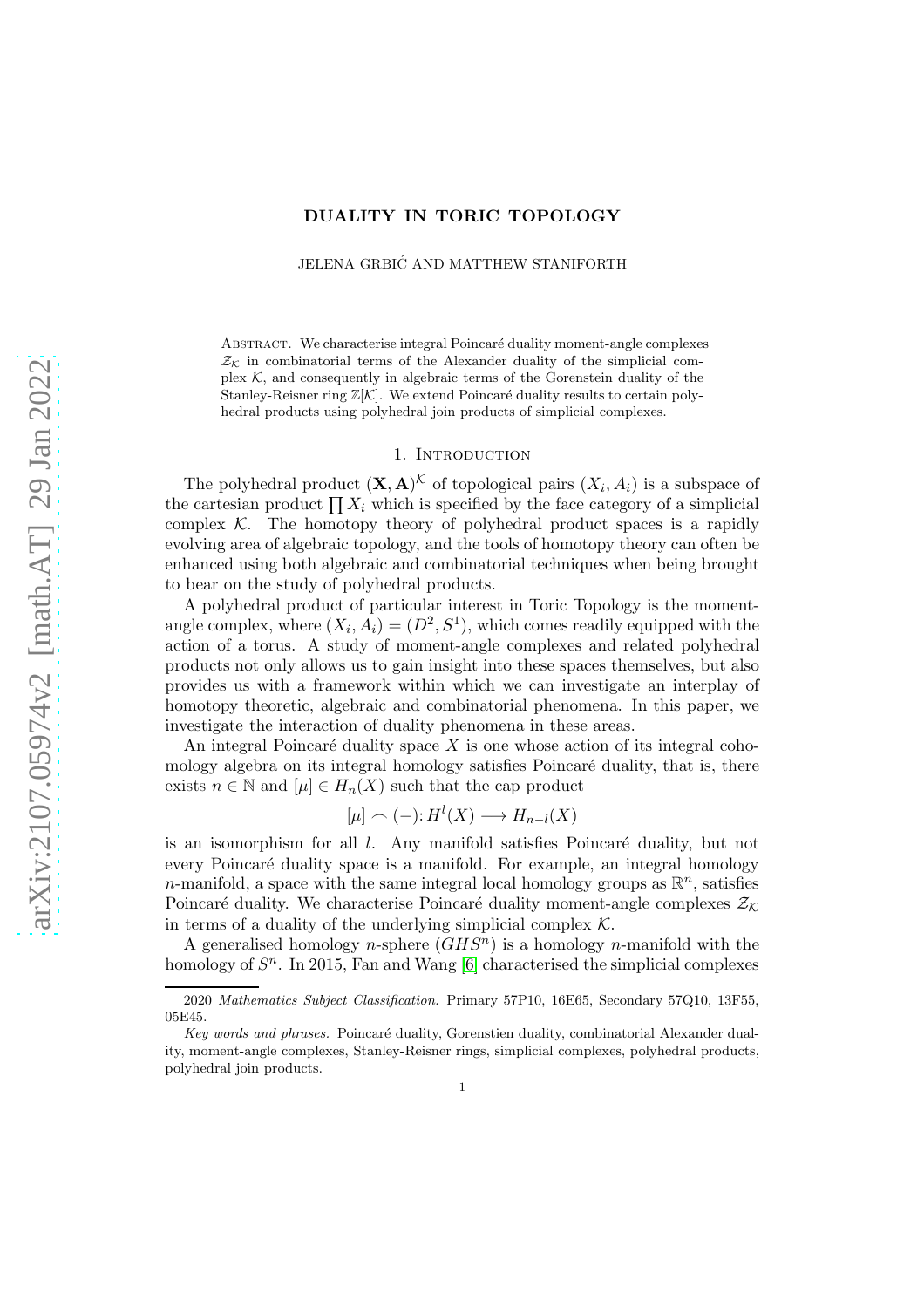K for which the geometric realisation  $|\mathcal{K}|$  is a  $GHS<sup>n</sup>$  in terms of a duality condition on the homology and cohomology groups of full subcomplexes of  $K$ , which we refer to as combinatorial Alexander duality. In Theorem [2.3,](#page-4-0) we show that the moment-angle complex  $\mathcal{Z}_\mathcal{K}$  being a Poincaré duality space is equivalent to the condition that  $K$  exhibits combinatorial Alexander duality. As a corollary of our result and Cai's [\[5\]](#page-9-1) classification of moment-angle manifolds, we obtain that there are no Poincaré duality moment-angle complexes which are not manifolds.

Duality phenomena are ubiquitous across mathematics, and are not limited to topology and combinatorics. A duality which appears in commutative algebra is Gorenstein duality; a property for a  $d$ -dimensional Noetherian ring  $R$  that is measured by the functor  $\text{Ext}^{d-t}(-, R)$ . The Avramov-Golod Theorem [\[3,](#page-9-2) Theorem 3.4.5], equivocates Gorenstein duality of the Stanley-Reisner ring  $\mathbb{k}[K]$ , where  $\Bbbk$  is a field, with Poincaré of its Tor-algebra. The framework of Toric Topology allows us to investigate an interplay of Gorenstein duality in the integral Stanley-Reisner ring  $\mathbb{Z}[\mathcal{K}]$  with topological and combinatorial dualities, in the simplicial complex K and the moment-angle complex  $\mathcal{Z}_k$  respectively. Paraphrasing Stanley's result [\[7\]](#page-9-3) on Gorenstein Stanley-Reisner rings Z[K], in Theorem [2.5](#page-7-0) we show that Poincaré duality in  $\mathcal{Z}_k$  is equivalent to Gorenstein duality in  $\mathbb{Z}[\mathcal{K}]$ , realising an interplay of algebraic, combinatorial and topological dualities. The complements the result proven by Buchstaber and Panov [\[4,](#page-9-4) Theorem 4.6.8] in the case of coefficients over a field.

As a cartesian product of simplicial complexes is not a simplicial complex, a polyhedral product  $(\mathcal{K}_i, \mathcal{L}_i)^{\mathcal{K}}$  of simplicial pairs  $(\mathcal{K}_i, \mathcal{L}_i)$  is not a simplicial complex. A related notion to the polyhedral product exists, where a simplical complex, known as the polyhedral join product [\[8\]](#page-9-5), is constructed as a union of join products of simplicial complexes. The special cases known as substitution complexes and composition complexes were studied by Abramyan-Panov [\[1\]](#page-9-6) and Ayzenberg [\[2\]](#page-9-7), respectively. In Theorem [2.7,](#page-8-0) using the polyhedral join product, we specify a family of polyhedral products which satisfy Poincaré duality.

## 2. DUALITY OF  $\mathcal{Z}_\mathcal{K}$  AND  $\mathbb{Z}[\mathcal{K}]$

2.1. Preliminaries: The cohomology of  $\mathcal{Z}_K$ . For a positive integer m, a simplicial complex on the vertex set  $[m] = \{1, ..., m\}$  is a subset of  $2^{[m]}$  which is closed under taking subsets, and contains the empty set. We allow a simplicial complex  $K$  to contain ghost vertices; that is, we allow that there might exist  $i \in [m]$  such that  $\{i\} \notin \mathcal{K}$ .

**Definition 2.1.** Let K be a simplicial complex on vertex set  $[m]$ , and denote by  $(X, A) = \{(X_i, A_i)\}_{i=1}^m$  an m-tuple of CW-pairs. The polyhedral product is defined as

$$
(\mathbf{X}, \mathbf{A})^{\mathcal{K}} = \bigcup_{\sigma \in \mathcal{K}} (\mathbf{X}, \mathbf{A})^{\sigma} \subseteq \prod_{i=1}^{m} X_i, \text{ where } (\mathbf{X}, \mathbf{A})^{\sigma} = \prod_{i=1}^{m} Y_i, \quad Y_i = \begin{cases} X_i & \text{for } i \in \sigma \\ A_i & \text{for } i \notin \sigma. \end{cases}
$$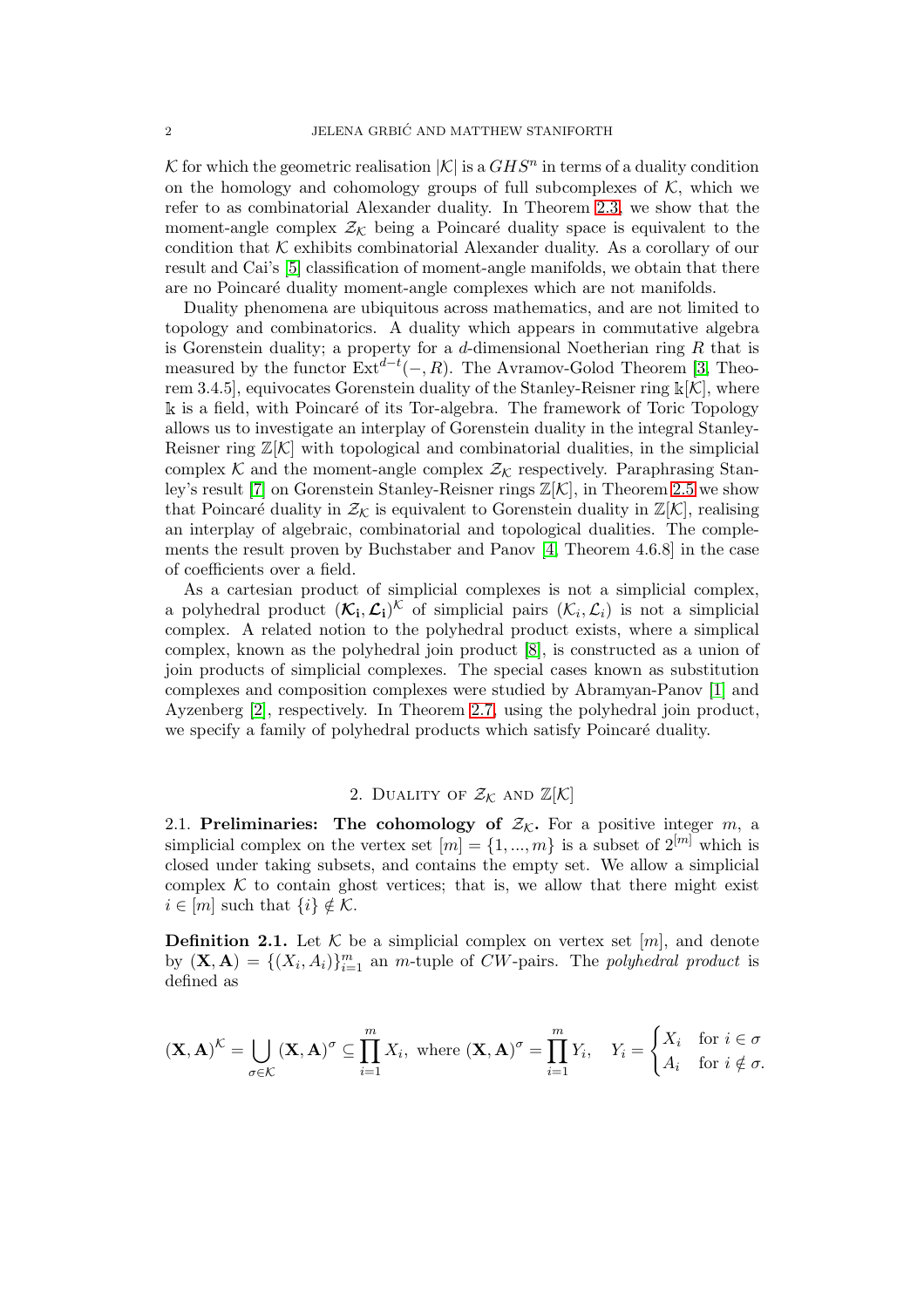If  $(X_i, A_i) = (X, A)$  for all i, we denote the polyhedral product by  $(X, A)^{\mathcal{K}}$ . When  $(X_i, A_i) = (D^2, S^1)$  for all i, the polyhedral product is denoted by  $\mathcal{Z}_k$ , and referred to as the moment-angle complex on  $K$ .

We begin with a description of the integral cellular cochain complex  $C^*(\mathcal{Z}_{\mathcal{K}};\mathbb{Z})$ due to Panov and Buchstaber [\[4,](#page-9-4) Section 4.4].

Let  $\mathbb{D}^m$  denote the *m*-dimensional unit ball in  $\mathbb{C}^m$ . The disk  $\mathbb{D}^1$  admits a decomposition into 3 cells: the basepoint ∗, the boundary circle S, and the 2-cell D.

Taking products, we obtain a cellular decomposition of  $\mathbb{D}^m$ . A cell e of  $\mathbb{D}^m$ is a product of cells of  $D$  of the form  $\prod_{i=1}^m Y_i$ , where for each i,  $Y_i$  is either the basepoint  $\ast$ , the 1-cell S or the 2-cell D. This can be phrased in terms of subsets of  $[m]$ . Each cell of  $\mathbb{D}^m$  corresponds to exactly one pair  $(J, I)$  of subsets  $J, I \subseteq [m]$ , with  $J \cap I = \emptyset$ , and this pair characterises unique a cell of  $\mathbb{D}^m$ . The subset J corresponds to the 1-cells, I corresponds to the 2-cells, and  $[m]\setminus (J\cup I)$ corresponds to the 0-cells. We denote the cell corresponding to the pair  $(J, I)$  by  $\kappa(J, I)$ . The dimension of such a cell is

$$
\dim \kappa(J,I) = |J|+2|I|.
$$

This CW-structure on  $\mathbb{D}^m$  induces a sub CW-structure on  $\mathcal{Z}_\mathcal{K} \subseteq \mathbb{D}^m$ . For  $J \subseteq [m]$ , we denote by  $\mathcal{K}_J = \{ \sigma \in \mathcal{K} \mid \sigma \subseteq J \}$  the full subcomplex of  $\mathcal K$  on  $J$ . Then,  $\kappa(J\backslash \sigma,\sigma) \in \mathcal{Z}_{\mathcal{K}}$  if and only if  $\sigma \in \mathcal{K}_J$ .

We denote by  $C_*(\mathcal{K})$  and  $C_*(\mathcal{Z}_{\mathcal{K}})$  the simplicial and cellular chain complexes of K and  $\mathcal{Z}_\mathcal{K}$ , respectively. Here and throughout, coefficients are taken to be in Z, and we observe the convention that  $C_{-1}(\mathcal{K}) \cong C^{-1}(\mathcal{K}) \cong \langle \emptyset_* \rangle = \mathbb{Z}$ . There is the isomorphism of graded modules

<span id="page-2-0"></span>
$$
h: \bigoplus_{J \subseteq [m]} C_*(\mathcal{K}_J) \stackrel{\cong}{\longrightarrow} C_*(\mathcal{Z}_\mathcal{K}), \quad \sigma \mapsto \kappa(J \setminus \sigma, \sigma)
$$

where the grading on the left hand side is given by deg  $\sigma = 2|\sigma|+|J|$  for  $\sigma \in \mathcal{K}_J$ .

By theorems of Hochster, Baskakov, Panov and Buchstaber, the map h induces the isomorphism of cohomology rings [\[4,](#page-9-4) Theorem 4.5.7]

(2.1) 
$$
h^*: H^*(\mathcal{Z}_\mathcal{K}) \cong \bigoplus_{J \subseteq [m]} \tilde{H}^*(\mathcal{K}_J)
$$

where the ring structure on the right hand side is induced by the cochain-level Baskakov product

$$
C^{p-1}(\mathcal{K}_I) \otimes C^{q-1}(\mathcal{K}_J) \to C^{p+q-1}(\mathcal{K}_{I \cup J}), \quad \sigma^* \otimes \tau^* \mapsto \begin{cases} (\sigma \cup \tau)^* & \text{if } I \cap J = \emptyset \\ 0 & \text{otherwise} \end{cases}
$$

where  $(\sigma \cup \tau)^*$  is zero if  $\sigma \cup \tau \notin \mathcal{K}_{I \cup J}$ , and otherwise denotes the cochain dual to  $(\sigma \cup \tau) \in C_*(\mathcal{K}_{I \cup J}).$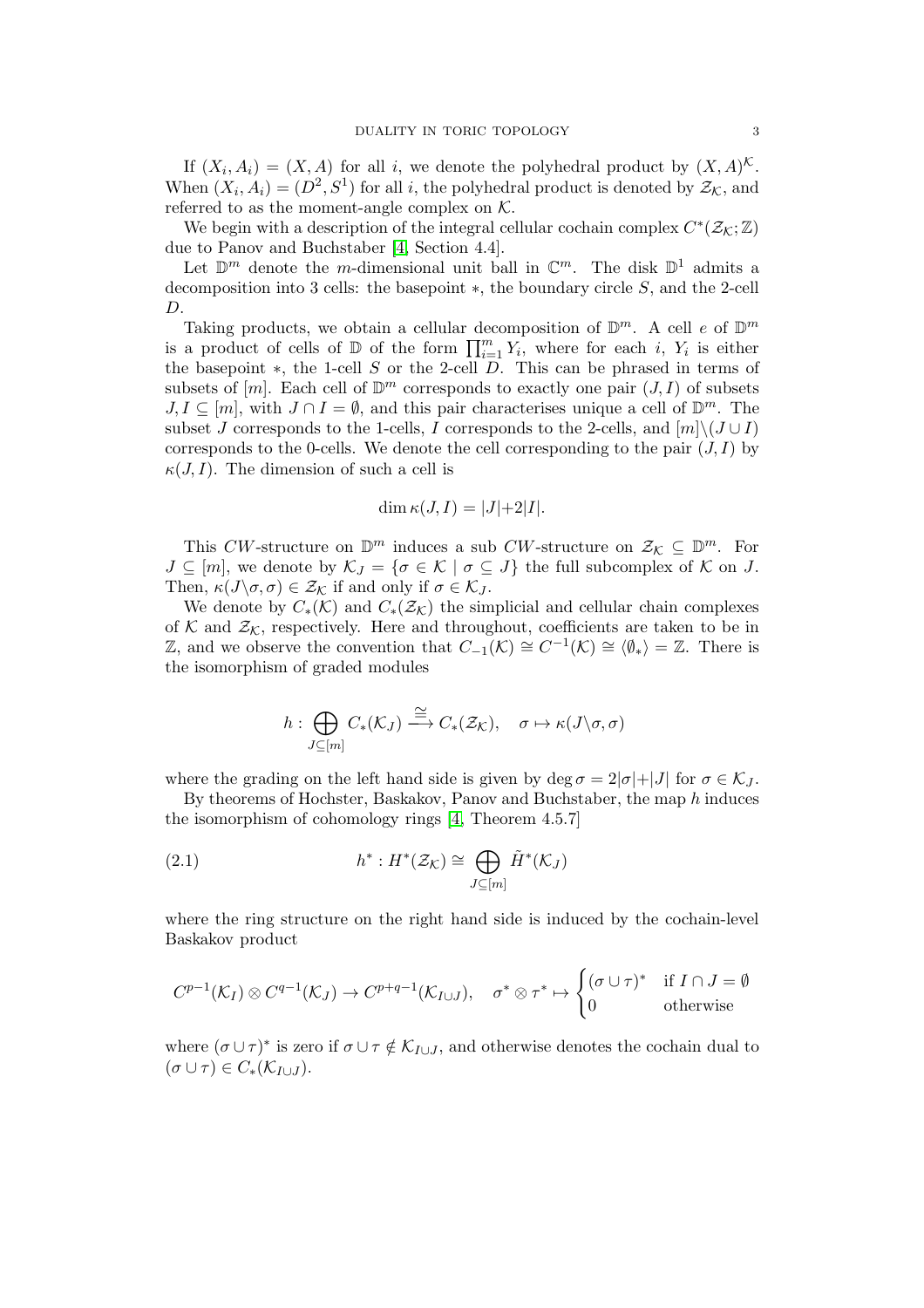2.2. Poincaré duality of  $\mathcal{Z}_K$ . For  $d \in \mathbb{N}$ , a CW-complex X is an *n-Poincaré* duality space if there exists a class  $[\mu] \in H_n(X)$  such that the cap product

$$
[\mu] \frown (-) : H^l(X) \to H_{n-l}(X)
$$

is an isomorphism for all  $l$ . Here,  $n$  is referred to as the Poincaré dualitydimension of X, and  $[\mu]$  is referred to as the fundamental class.

The characterisation of the structure of the cellular chains and cochains of  $\mathcal{Z}_\mathcal{K}$ in terms of the simplicial chains of full sub-complexes of  $K$  allows us to reframe statements about Poincaré duality of  $\mathcal{Z}_\mathcal{K}$  as statements about duality of the simplicial chains and cochains of full subcomplexes of  $K$ .

We start with a description of the cap product in  $\mathcal{Z}_k$ , on the cellular level, in terms of the combinatorics of the simplicial complex  $K$ . We then exploit this combinatorial description to obtain a characterisation of Poincaré duality of  $\mathcal{Z}_\mathcal{K}$ in terms of K, and also in terms of the Stanley-Reisner ring  $\mathbb{Z}[\mathcal{K}]$ .

<span id="page-3-0"></span>**Proposition 2.2.** Let  $\kappa(J\setminus\sigma,\sigma) \in C_*(\mathcal{Z}_\mathcal{K})$  and  $\kappa(\widehat{J}\setminus\widehat{\sigma},\widehat{\sigma})^* \in C^*(\mathcal{Z}_\mathcal{K})$ , corresponding to simplices  $\sigma \in \mathcal{K}_J$  and  $\hat{\sigma} \in \mathcal{K}_{\hat{\tau}}$ , respectively. Then the cap product is given by

$$
\kappa(J\backslash \sigma,\sigma) \frown \kappa(\widehat{J}\backslash \widehat{\sigma},\widehat{\sigma})^* = \begin{cases} 0 & \widehat{J} \nsubseteq J \\ 0 & \widehat{\sigma} \nsubseteq \sigma \\ \kappa((J\backslash \sigma)\backslash(\widehat{J}\backslash\widehat{\sigma}),\sigma\backslash\widehat{\sigma}) & otherwise. \end{cases}
$$

*Proof.* For any CW-complex, the cellular chain-level cup  $\sim$  and cap  $\sim$  products satisfy

$$
\langle \alpha, \phi \smile \psi \rangle = \langle \alpha \frown \phi, \psi \rangle
$$

for  $\alpha \in C_{k+l}(\mathcal{Z}_{\mathcal{K}}), \phi \in C^l(\mathcal{Z}_{\mathcal{K}}), \psi \in C^k(\mathcal{Z}_{\mathcal{K}})$ , where  $\langle -, - \rangle$  denotes the evaluation pairing.

Let  $\kappa(J\backslash \sigma,\sigma) \in C_*(\mathcal{Z}_\mathcal{K})$  and  $\kappa(\widehat{J}\backslash \widehat{\sigma},\widehat{\sigma})^* \in C^*(\mathcal{Z}_\mathcal{K})$ . We write the cap product  $\kappa(J\backslash \sigma,\sigma)\frown \kappa(\widehat{J}\backslash \widehat{\sigma},\widehat{\sigma})^*$  in terms of generators  $C_*(\mathcal{Z}_\mathcal{K})$ . For  $L\subseteq [m]$  and  $\tau\in \mathcal{K}_L$ , the coefficient of a generator  $\kappa(L\setminus\tau,\tau) \in C_*(\mathcal{Z}_\mathcal{K})$  in  $\kappa(J\setminus\sigma,\sigma) \frown \kappa(\widehat{J}\setminus\widehat{\sigma},\widehat{\sigma})^*$  is given by

$$
\langle (\kappa(J\backslash \sigma,\sigma) \frown \kappa(\widehat{J}\backslash \widehat{\sigma},\widehat{\sigma})^*), \kappa(L\backslash \tau,\tau)^* \rangle = \langle (\kappa(J\backslash \sigma,\sigma),\kappa(\widehat{J}\backslash \widehat{\sigma},\widehat{\sigma})^* \frown \kappa(L\backslash \tau,\tau)^* \rangle.
$$

Now,

$$
\langle (\kappa(J\backslash \sigma,\sigma),\kappa(\widehat{J}\backslash \widehat{\sigma},\widehat{\sigma})^* \smile \kappa(L\backslash \tau,\tau)^* \rangle \neq 0
$$

is equivalent to

$$
(J\backslash \sigma, \sigma) = ((\hat{J}\backslash \hat{\sigma}) \cup (L\backslash \tau), \hat{\sigma} \cup \tau).
$$

Thus  $\kappa(J\setminus \sigma,\sigma) \frown \kappa(\widehat{J}\setminus \widehat{\sigma},\widehat{\sigma})^*$  is non-trivial if and only if  $\widehat{J}\setminus \widehat{\sigma} \subseteq J\setminus \sigma$  and  $\widehat{\sigma} \subseteq \sigma$ , whence  $\kappa(J\backslash \sigma,\sigma) \frown \kappa(\widehat{J}\backslash \widehat{\sigma},\widehat{\sigma})^* = \kappa((J\backslash \sigma)\backslash(\widehat{J}\backslash\widehat{\sigma}),\sigma\backslash\widehat{\sigma}).$ 

 $\Box$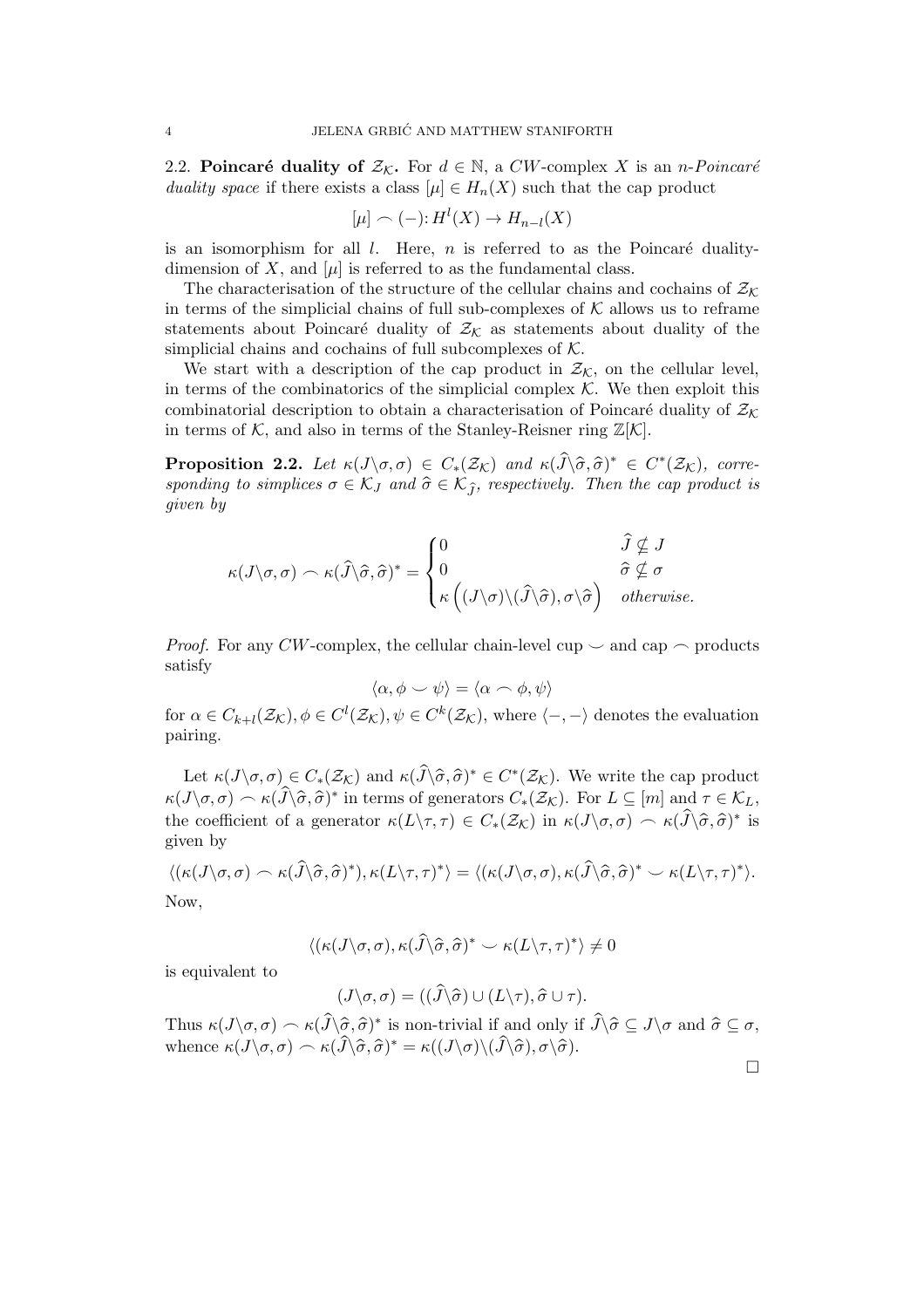We show that *n*-Poincaré duality spaces  $\mathcal{Z}_K$  are characterised by a duality in K referred to as combinatorial Alexander duality. A space X is a  $GHS<sup>n</sup>$  if it is a homology *n*-manifold with the homology of  $S<sup>n</sup>$ . Fan and Wang [\[6,](#page-9-0) Theorem 3.4] showed that for K a simplicial complex of dimension n on vertex set  $[m], K$  is a  $GHS<sup>n</sup>$  if and only if

$$
\tilde{H}^l(\mathcal{K}_J)\cong\tilde{H}_{n-l-1}(\mathcal{K}_{[m]\setminus J})
$$

for all  $J \subseteq [m], 0 \leq l \leq n$ . In this case we say that K has *n*-dimensional combinatorial Alexander duality.

We are now ready to give our combinatorial classification of Poincaré duality moment-angle complexes.

<span id="page-4-0"></span>**Theorem 2.3.** Let K be a simplicial complex on  $[m]$  with non-trivial cohomology. Then  $\mathcal{Z}_\mathcal{K}$  is an  $(n+m)$ -Poincaré duality space if and only if K satisfies  $(n-1)$ dimensional combinatorial Alexander duality.

Proof. The sufficient implication is settled by a result of Cai [\[5,](#page-9-1) Corollary 2.10]; if K satisfies  $(n - 1)$ -dimensional combinatorial Alexander duality and has nontrivial cohomology, then  $\mathcal{Z}_\mathcal{K}$  is an  $(n+m)$ -dimensional manifold.

We show the necessary implication. Let  $K$  be a simplicial complex on  $[m]$ , with non-trivial cohomology, and suppose that  $\mathcal{Z}_\mathcal{K}$  is an  $(n+m)$ -Poincaré duality space. We show first that  $K$  has the homology of  $S^{n-1}$ . We subsequently utilise this fact in showing that a certain chain is a representative of the fundamental class  $[\mu] \in H_{n+m}(\mathcal{Z}_\mathcal{K}).$ 

As the simplicial complex  $K$  has non-trivial cohomology, for some  $l$ , there exists  $0 \neq [\tau] \in \tilde{H}^{l}(\mathcal{K})$ . Let  $\tau = \sum_{j} \alpha_{j} \tau_{j}^{*}$ , where  $\tau_{j}^{*} \in C^{l}(\mathcal{K})$  are basis cochains, corresponding to simplices  $\tau_i$ . We show that l must equal  $n-1$ .

The image of  $[\tau]$  under isomorphism  $(2.1)$  is the class

$$
h^*([\tau]) = \left[\sum_j A_j \kappa([m] \setminus \tau_j, \tau_j)^* \right] \in H^{l+m+1}(\mathcal{Z}_\mathcal{K})
$$

where  $A_j = \text{sgn}(\tau_j, [m]) \alpha_j$ .

 $\sum_i a_i \kappa(J_i \backslash \sigma_i)$ . We evaluate the product Let  $0 \neq |\mu| \in H_{n+m}(\mathcal{Z}_\mathcal{K})$  denote the fundamental class, represented by  $\mu =$ 

$$
0 \neq [\mu] \frown h^*([\tau]) = \left[ \sum_{i,j} a_i A_j \left( \kappa(J_i \setminus \sigma_i, \sigma_i) \frown \kappa([m] \setminus \tau_j, \tau_j)^* \right) \right] \in H_{n-(l+1)}(\mathcal{Z}_\mathcal{K}).
$$

By Proposition [2.2,](#page-3-0)

$$
\kappa(J_i \backslash \sigma_i, \sigma_i) \frown \kappa([m] \backslash \tau_j, \tau_j)^* \neq 0
$$

implies that

$$
\tau_j \subseteq \sigma_i
$$
, and  $[m] \setminus \tau_j \subseteq J_i \setminus \sigma_i$ 

and therefore

$$
J_i = [m] \text{ and } \tau_j = \sigma_i.
$$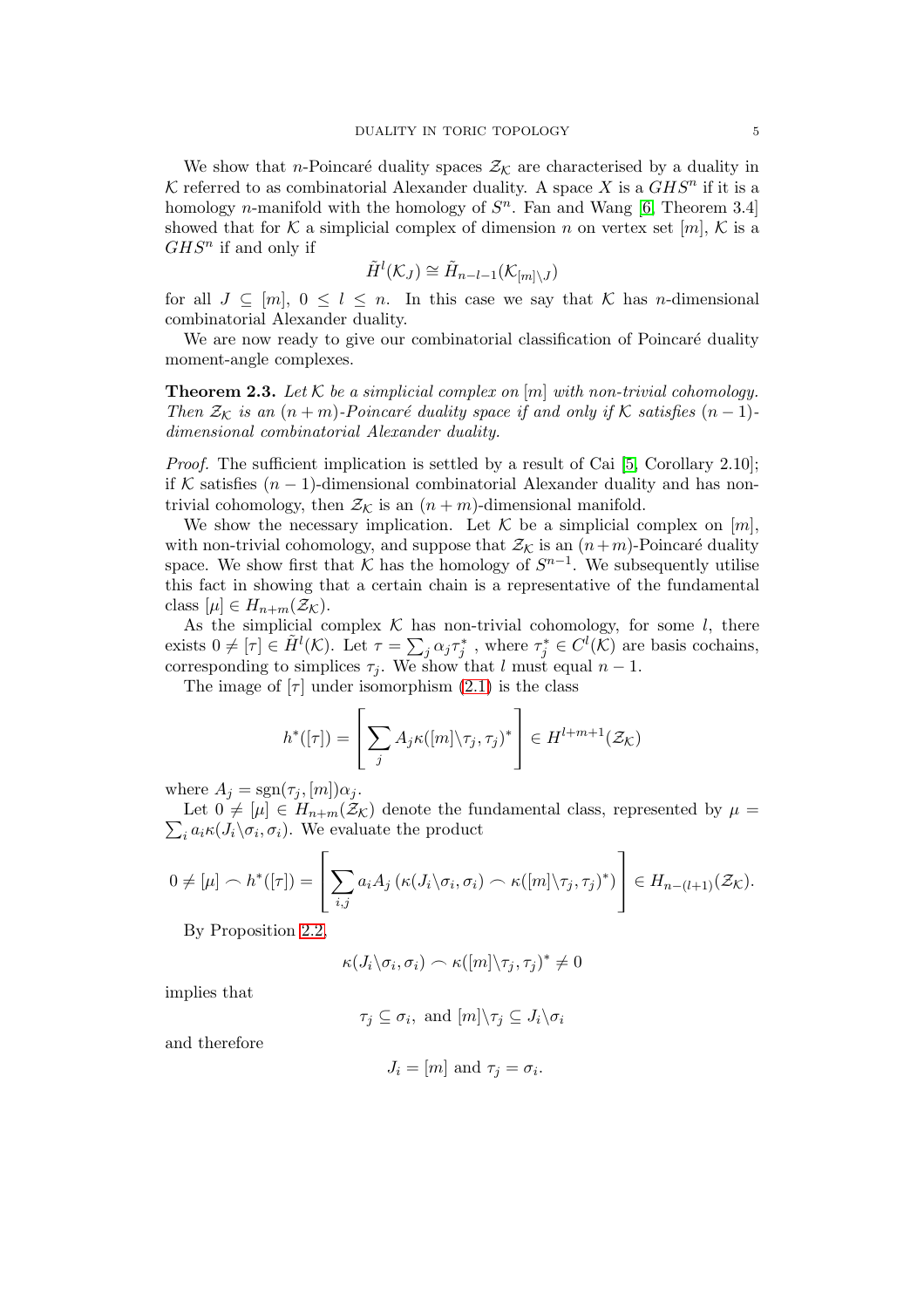Thus, the non-triviality of  $\kappa(J_i \backslash \sigma_i, \sigma_i) \sim \kappa([m] \backslash \tau_j, \tau_j)^*$  implies that

$$
\kappa(J_i \backslash \sigma_i, \sigma_i) \frown \kappa([m] \backslash \tau_j, \tau_j)^* = \kappa(\emptyset, \emptyset).
$$

Therefore

$$
\begin{aligned} [\mu] \frown h^*([\tau]) &= \left[ \sum_{i,j} \text{sgn}(\tau_j, [m]) a_i \alpha_{\tau_j} \left( \kappa(J_i \backslash \sigma_i, \sigma_i) \frown \kappa([m] \backslash \tau_j, \tau_j)^* \right) \right] \\ &= [A \kappa(\emptyset, \emptyset)] \in H_0(\mathcal{Z}_\mathcal{K}) \end{aligned}
$$

where  $A \neq 0$ . It follows that  $h^*([\tau]) \in H^{n+m}(\mathcal{Z}_{\mathcal{K}})$ , so that  $[\tau] \in \tilde{H}^{n-1}(\mathcal{K})$  by the definition of the isomorphism  $h^*$ .

We have obtained that the  $(n-1)$ -st cohomology group of K is the only nontrivial cohomology group. It remains to show that  $\tilde{H}^{n-1}(\mathcal{K}) \cong \mathbb{Z}$ . By Poincaré duality, we have that  $H^{n+m}(\mathcal{Z}_{\mathcal{K}})\cong H_0(\mathcal{Z}_{\mathcal{K}})\cong \mathbb{Z}$ . By  $(2.1)$ ,  $\widetilde{H}^{n-1}(\mathcal{K})$  includes into  $H^{n+m}(Z_K) \cong \mathbb{Z}$  as a component of a direct sum. It follows that  $h^*: H^{n+m}(Z_K) \to$  $\tilde{H}^{n-1}(\mathcal{K}) \cong \mathbb{Z}$  is an isomorphism. Therefore  $\mathcal K$  has the homology of  $S^{n-1}$ , as claimed. It follows that the fundamental class  $[\mu] \in H_{n+m}(\mathcal{Z}_\mathcal{K})$  can be represented by a cellular chain of the form  $\mu = \sum_i a_i \kappa([m] \backslash \sigma_i, \sigma_i)$ .

We now show that  $K$  has combinatorial Alexander duality, that is, for any  $J \subseteq [m]$ , and  $0 \leq l \leq n+m$ ,

$$
\tilde{H}^l(\mathcal{K}_J) \cong \tilde{H}_{n-l-2}(\mathcal{K}_{[m]\setminus J}).
$$

By Poincaré duality, we have the sequence of isomorphisms

$$
\bigoplus_{J \subseteq [m]} \tilde{H}^{\hat{l}-|J|-1}(\mathcal{K}_J) \cong H^{\hat{l}}(\mathcal{Z}_{\mathcal{K}}) \cong H_{n+m-\hat{l}}(\mathcal{Z}_{\mathcal{K}}) \cong \bigoplus_{L \subseteq [m]} \tilde{H}_{(n+m-\hat{l})-|L|-1}(\mathcal{K}_L)
$$

given by the composition  $(h_*)^{-1} \circ (\mu \subset (-)) \circ h^*$ , where  $[\mu] \in H_{n+m}(\mathcal{Z}_\mathcal{K})$  denotes the fundamental class of  $\mathcal{Z}_{\mathcal{K}}$ . Substituting  $\hat{l} = l + |J|+1$ ,

$$
\bigoplus_{J \subseteq [m]} \tilde{H}^{l}(\mathcal{K}_{J}) \cong H^{l+|J|+1}(\mathcal{Z}_{\mathcal{K}}) \cong H_{n+m-(l+|J|+1)}(\mathcal{Z}_{\mathcal{K}}) \cong \bigoplus_{L \subseteq [m]} \tilde{H}_{n+m-l-|J|-|L|-2}(\mathcal{K}_{L}).
$$

Denoting the composite isomorphism by  $\Phi$ , we show that  $\Phi$  respects the direct sum decompositions. In particular, for all  $J \subseteq [m]$ ,

$$
\Phi(\tilde{H}^l(\mathcal{K}_J)) \subseteq \tilde{H}_{n+m-l-|J|-([m]-|J|)-2}(\mathcal{K}_{[m]\setminus J}) = \tilde{H}_{n-l-2}(\mathcal{K}_{[m]\setminus J}).
$$

Suppose that for  $J \subseteq [m]$ ,  $\mathcal{K}_J$  has non-trivial cohomology. Otherwise, the statement follows vacuously. Let  $0 \neq [\tau] \in \tilde{H}^l(\mathcal{K}_J)$  with representative cochain  $\tau = \sum_j \alpha_j \tau_j^*$ . Then

$$
h^*([\tau]) = \left[\sum_j \text{sgn}(\tau_j, J)\alpha_j \kappa(J\backslash \tau_j, \tau_j)^* \right] \in H^{l+|J|+1}(\mathcal{Z}_\mathcal{K}).
$$

Let  $[\mu]$  denote the fundamental class of  $\mathcal{Z}_{\mathcal{K}}$  with representative chain  $\mu = \sum_i a_i \kappa([m] \setminus \sigma_i, \sigma_i)$ . Evaluating the cap product gives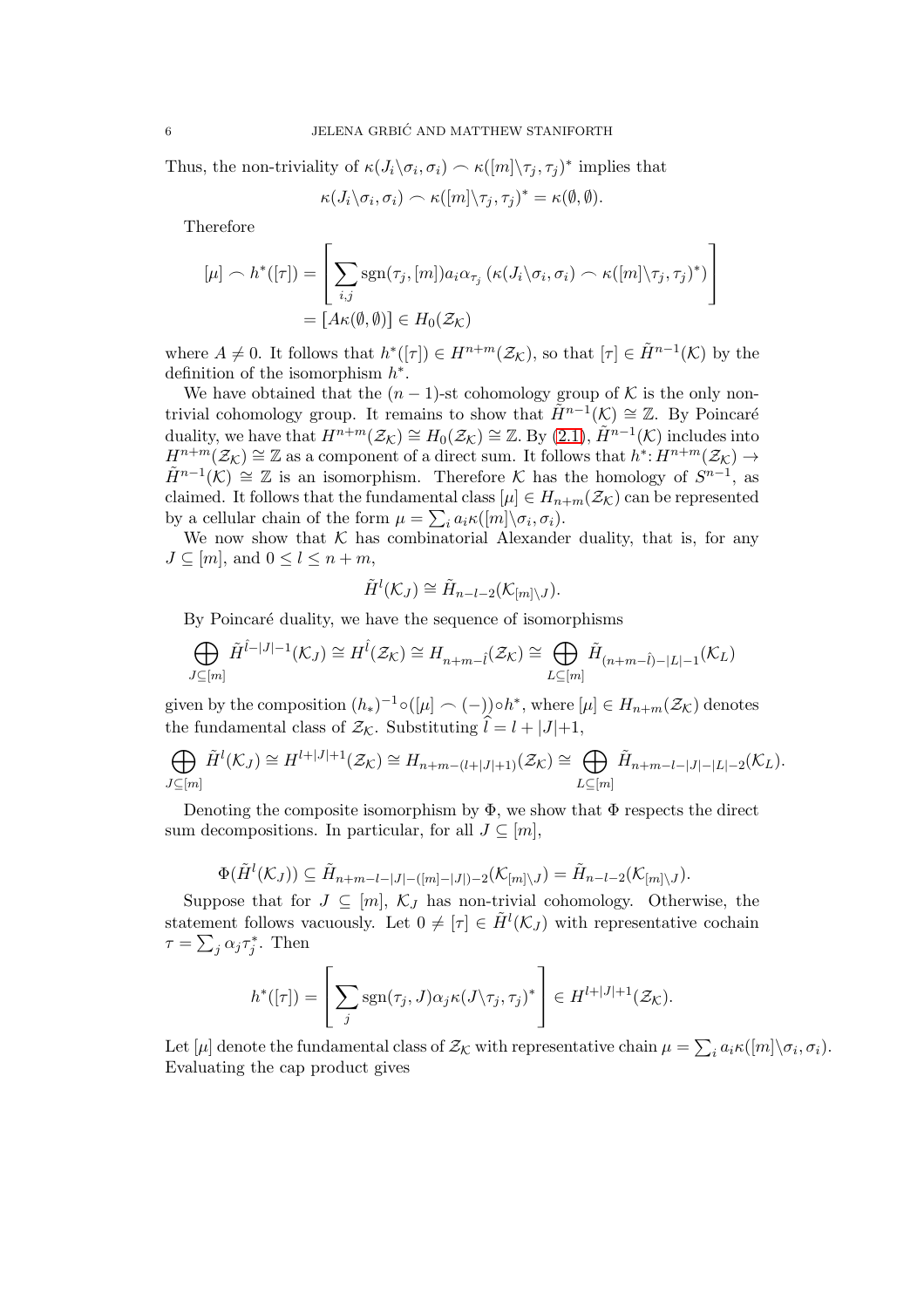$$
[\mu] \frown h_c([\tau]) = \left[ \sum_{i,j} \text{sgn}(\tau_j, J) a_i \alpha_j \kappa([m] \setminus \sigma_i, \sigma_i) \frown \kappa(J \setminus \tau_j, \tau_j)^* \right]
$$
  
\n
$$
= \left[ \sum_{\hat{i}, \hat{j}} A_{\hat{i}, \hat{j}} \kappa([m] \setminus \sigma_{\hat{i}}, \sigma_{\hat{i}}) \frown \kappa(J \setminus \tau_{\hat{j}}, \tau_j)^* \right]
$$
  
\n
$$
= \left[ \sum_{\hat{i}, \hat{j}} A_{\hat{i}, \hat{j}} \kappa(([m] \setminus \sigma_{\hat{i}}) \setminus (J \setminus \tau_j), \sigma_{\hat{i}} \setminus \tau_j) \right]
$$
  
\n
$$
= \left[ \sum_{\hat{i}, \hat{j}} A_{\hat{i}, \hat{j}} \kappa(([m] \setminus J) \setminus (\sigma_{\hat{i}} \setminus \tau_j), \sigma_{\hat{i}} \setminus \tau_j) \right] \in H_{n+m-(l+|J|+1)}(\mathcal{Z}_\mathcal{K})
$$

where  $\hat{i}, \hat{j}$  are the pairs for which the cap product  $\kappa([m]\setminus\sigma_{\hat{i}}, \sigma_{\hat{i}}) \frown \kappa(J\setminus\tau_{\hat{j}}, \tau_{\hat{j}})^*$  is non-trivial, and  $A_{\hat{i},\hat{j}} = \text{sgn}(\tau_j, J)a_i\alpha_j \neq 0$ . The last equality follows since both J and  $\sigma_i$  contain  $\tau_j$ , and  $J \cap \sigma_i = \tau_j$  since the cap product is non-trivial.

The image of  $[\mu] \sim h^*([\tau])$  under the inverse of the homology isomorphism of  $(2.1)$  is

$$
(h_*)^{-1}([\mu] \frown h_c([\tau]) = \left[\sum_{\hat{i},\hat{j}} A_{\hat{i},\hat{j}} \sigma_{\hat{i}} \setminus \tau_{\hat{j}}\right] \in \tilde{H}_{n-l-2}(\mathcal{K}_{[m] \setminus J}).
$$

We therefore have that under the composition of isomorphisms

$$
(h_h)^{-1} \circ ([\mu] \frown (-)) \circ h_c \colon \bigoplus_{J \subseteq [m]} \tilde{H}^{l-|J|-1}(\mathcal{K}_J) \to \bigoplus_{L \subseteq [m]} \tilde{H}_{(n+m-l)-|L|-1}(\mathcal{K}_L)
$$

the image of each of the groups  $\tilde{H}^{l}(\mathcal{K}_{J})$  is contained in  $\tilde{H}_{n-l-2}(\mathcal{K}_{[m]\setminus J})$ . These groups are therefore isomorphic, and K therefore satisfies  $(n-1)$ -dimensional combinatorial Alexander duality.

$$
\Box
$$

We obtain a relation between Poincaré duality of moment-angle complexes and combinatorial Alexander duality of simplicial complexes, and conclude that there are no Poincaré duality moment-angle complexes which are not manifolds.

**Corollary 2.4.** Let K be a simplicial complex on  $[m]$  with non-trivial cohomology. Then the following are equivalent:

- i)  $\mathcal{Z}_\mathcal{K}$  is an  $(n+m)$ -Poincaré duality space over  $\mathbb Z$
- ii) K has  $(n-1)$ -dimensional combinatorial Alexander duality
- iii)  $Z_K$  is an  $(n + m)$ -dimension manifold.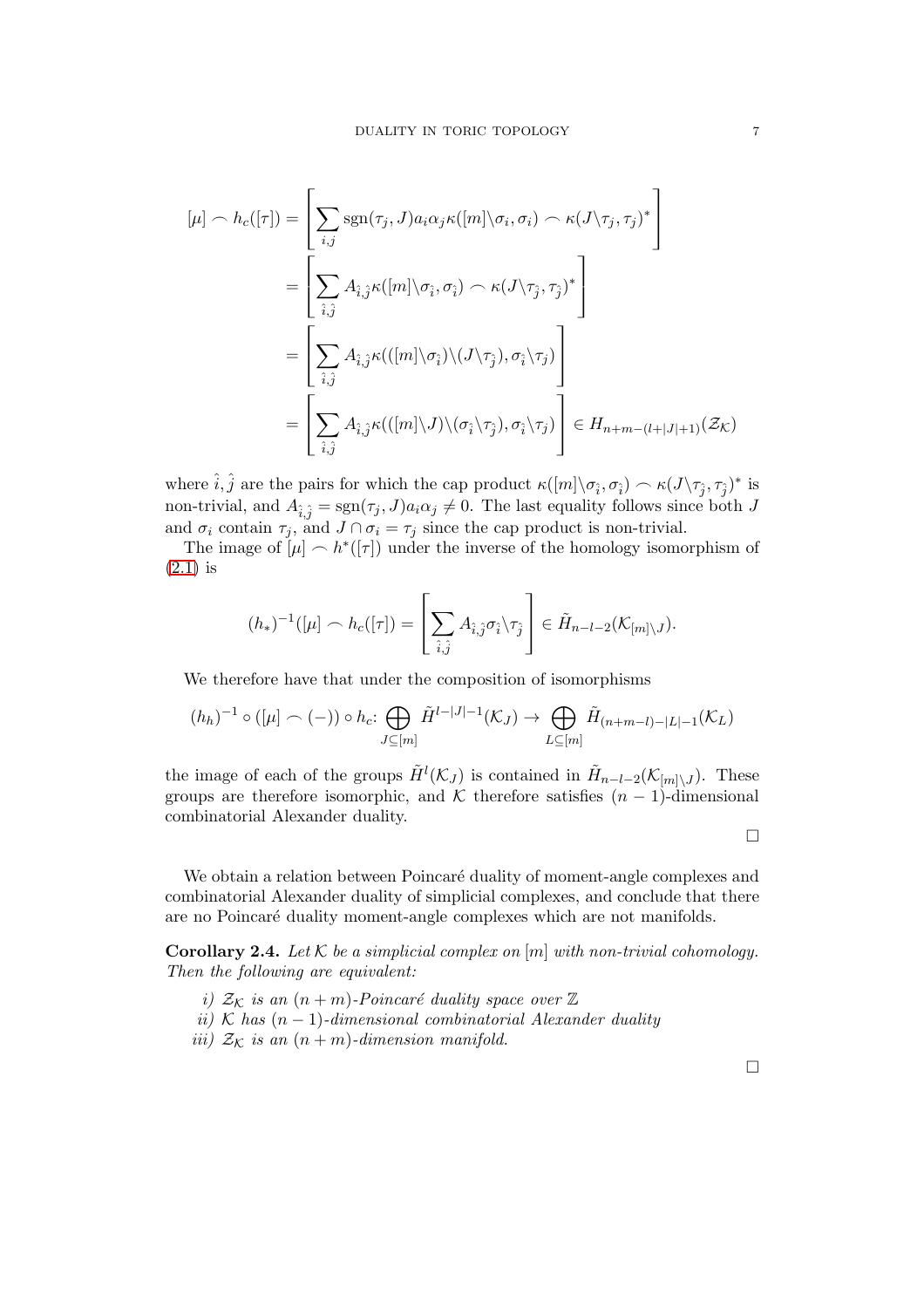2.3. Gorenstein duality of  $\mathbb{Z}[\mathcal{K}]$ . A Noetherian ring satisfies Gorenstein duality if its localisation at every maximal ideal exhibits a certain form of self duality. In this paper, we relate the Gorenstein duality of Stanley-Reisner rings of simplicial complexes to Poincare dulaity of moment-angel complexes  $\mathcal{Z}_K$ .

Let K be a simplicial complex on vertex set [m], and R a commutative ring. The Stanley-Reisner ring is

$$
R[\mathcal{K}] = R[v_1, ..., v_m]/\mathcal{I_K}
$$

where

$$
\mathcal{I_K} = (v_{i_1}...v_{i_j} \mid \{i_1, ..., i_j\} \notin \mathcal{K})
$$

is the Stanley-Reisner ideal, that is, the ideal generated by monomials corresponding to missing faces of  $K$ .

By a result of Stanley [\[7,](#page-9-3) Theorem 5.1], the Stanley-Reisner ring  $\mathbb{Z}[\mathcal{K}]$  having Gorenstein duality is equivalent to  $K^*$  being an integral generalised homology d-sphere, where  $\mathcal{K}^* = \mathcal{K}_{\{v \in [m] \mid st_{\mathcal{K}}(v) \neq \mathcal{K}\}}$  is the core of  $\mathcal{K}$ , and d is the dimension of  $\mathcal{K}^*$ .

Notice that if K has non-trivial cohomology, then  $\mathcal{K} = \mathcal{K}^*$ . Theorem [2.3](#page-4-0) together with Stanley's  $[7,$  Theorem 5.1 relates Poincaré duality of momentangle complexes, Gorenstein duality of Stanley-Reisner rings, and combinatorial Alexander duality of simplicial complexes. We obtain an interplay between algebraic, combinatorial and topological dualities.

<span id="page-7-0"></span>**Theorem 2.5.** Let K be a simplicial complex on  $[m]$  with non-trivial cohomology. The following are equivalent:

- i)  $\mathcal{Z}_\mathcal{K}$  is an  $(n+m)$ -Poincaré duality space
- ii) K has  $(n-1)$  dimensional combinatorial Alexander duality
- iii)  $\mathbb{Z}[\mathcal{K}]$  has Gorenstein duality.

 $\Box$ 

2.4. The polyhedral join product. We extend our characterisation of Poincaré duality in  $\mathcal{Z}_\mathcal{K}$  by utilising the polyhedral join product of simplicial complexes.

**Definition 2.6.** Let K be a simplicial complex on [m], and for  $1 \leq i \leq m$ , let  $(\mathcal{K}_i, \mathcal{L}_i)$  be a simplicial pair on  $[l_i]$ , where the sets  $[l_i]$  are pairwise disjoint. The polyhedral join product is the simplicial complex on vertex set  $[l_1] \sqcup ... \sqcup [l_m]$ , defined as

$$
(\mathcal{K}_{\mathbf{i}}, \mathcal{L}_{\mathbf{i}})^{*\mathcal{K}} = \bigcup_{\sigma \in \mathcal{K}} (\mathcal{K}_{\mathbf{i}}, \mathcal{L}_{\mathbf{i}})^{*\sigma} \text{ where } (\mathcal{K}_{\mathbf{i}}, \mathcal{L}_{\mathbf{i}})^{*\sigma} = \overset{m}{\underset{i=1}{\star}} \mathcal{Y}_i, \quad \mathcal{Y}_i = \begin{cases} \mathcal{K}_i & i \in \sigma \\ \mathcal{L}_i & \text{otherwise.} \end{cases}
$$

Let  $l = \sum_{i=1}^{m} l_i$  where  $l_i \geq 1$   $\forall i$ , and let  $(\mathbf{X}, \mathbf{A})$  be an *l*-tuple of CW complexes, partitioned into m distinct  $l_i$  tuples with  $\mathbf{X_i} = \{X_{ij}\}_{j=1}^{l_i}$  and  $\mathbf{A_i} = \{A_{ij}\}_{j=1}^{l_i}$ . It was proven by Vidaurre [\[8,](#page-9-5) Theorem 2.9] that the polyhedral join product and the polyhedral product interact in the following way

<span id="page-7-1"></span>(2.2) 
$$
(\mathbf{X}, \mathbf{A})^{(\mathcal{K}_i, \mathcal{L}_i)^{* \mathcal{K}}} = ((\mathbf{X}_i, \mathbf{A}_i)^{\mathcal{K}_i}, (\mathbf{X}_i, \mathbf{A}_i)^{\mathcal{L}_i})^{\mathcal{K}}.
$$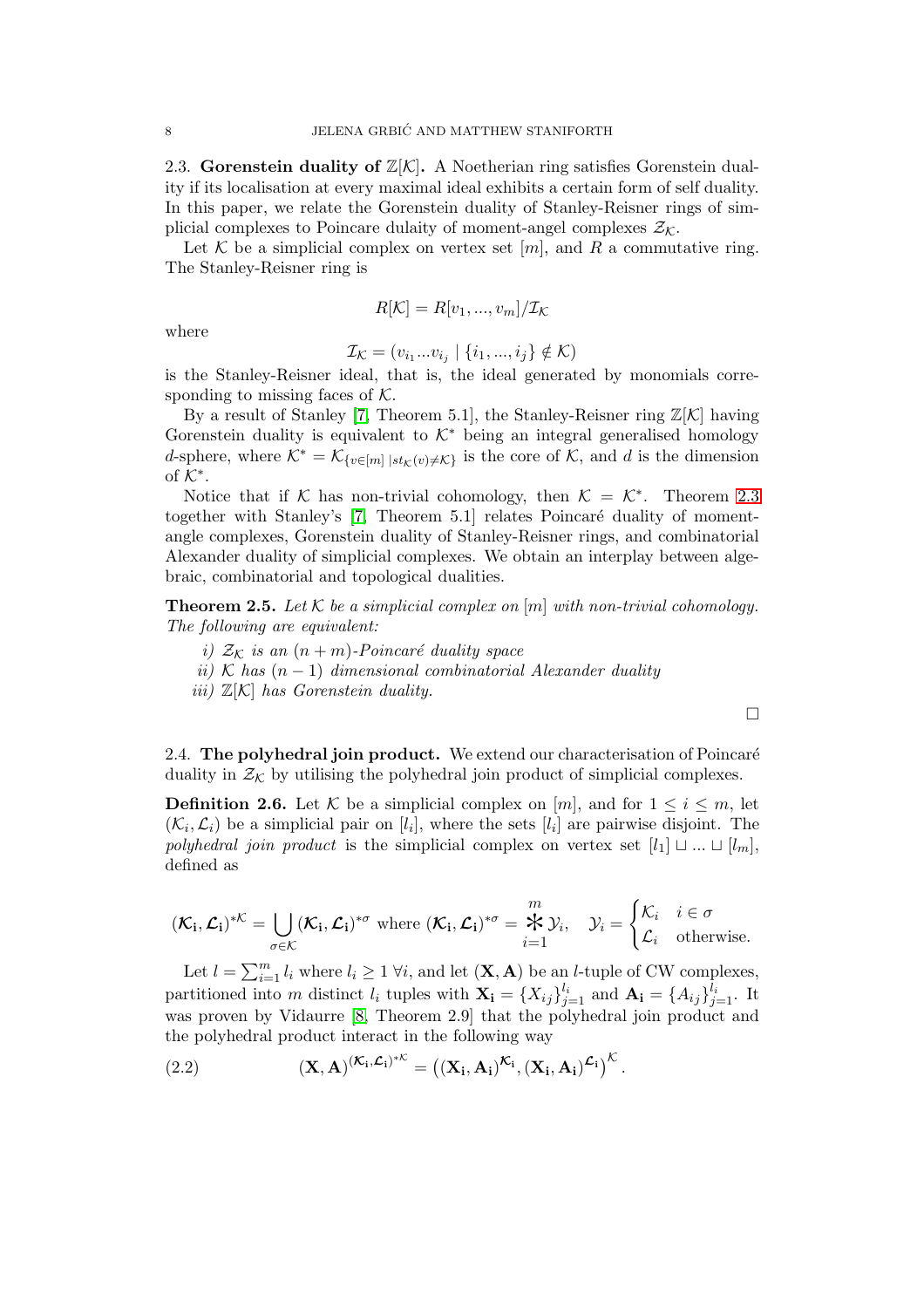We make use of this fact in extending our classification of Poincaré duality moment-angle complexes to polyhedral products whose entries are themselves moment-angle complexes.

<span id="page-8-0"></span>**Proposition 2.7.** Let K be a simplicial complex on [m], and for  $1 \leq i \leq m$ ,  $(\mathcal{K}_i, \mathcal{L}_i)$  a simplicial pair on [l<sub>i</sub>]. Suppose that the polyhedral join  $(\mathcal{K}_i, \mathcal{L}_i)^{*\mathcal{K}}$  has non-trivial cohomology. Then the following are equivalent.

- i) The polyhedral product  $(\mathcal{Z}_{\mathcal{K}_i}, \mathcal{Z}_{\mathcal{L}_i})^{\mathcal{K}}$  is a Poincaré duality space.
- ii) The polyhedral join product  $(\mathcal{K}_i, \mathcal{L}_i)^*$  has combinatorial Alexander duality.
- iii) The Stanley-Reisner ring  $\mathbb{Z}[(\mathcal{K}_i, \mathcal{L}_i)^{*\mathcal{K}}]$  has Gorenstein duality.

Proof. The equivalence of i) and ii) follows from  $(2.2)$  together with Theorem [2.5.](#page-7-0) The equivalence of ii) and iii) follows from Theorem [2.5.](#page-7-0)  $\Box$ 

**Example 2.8.** i) Let  $\mathcal{K} = \partial \Delta^1$ , and let  $(\mathcal{K}_1, \mathcal{L}_1) = (\mathcal{K}_2, \mathcal{L}_2) = (\lambda, \lambda, \lambda)$ , where  $\circ$  denotes a ghost vertex. Then  $(\mathcal{K}_i, \mathcal{L}_i)^*$  is a 6-vertex triangulation of  $S^2$ , and in particular is a generalised homology sphere, so that

$$
(\mathcal{Z}_{\mathcal{K}_{\mathbf{i}}}, \mathcal{Z}_{\mathcal{L}_{\mathbf{i}}})^{\mathcal{K}} = (S^3 \times D^2, S^3 \times S^1)^{\partial \Delta^1}
$$

is a Poincaré duality space. Indeed, applying  $(2.2)$ , and realising this 6-vertex triangulation of  $S^2$  as  $\partial \Delta^1 * \partial \Delta^1 * \partial \Delta^1$ , we have

$$
(S^3 \times D^2, S^3 \times S^1)^{\partial \Delta^1} = \mathcal{Z}_{\partial \Delta^1} \times \mathcal{Z}_{\partial \Delta^1} \times \mathcal{Z}_{\partial \Delta^1} = S^3 \times S^3 \times S^3.
$$

ii) Generalising the previous example, let  $\mathcal{K} = \partial \Delta^1$ , and let  $(\mathcal{K}_1, \mathcal{L}_1) =$  $(\mathcal{K}_2,\mathcal{L}_2) = (\partial \Delta^{n-1} * \{v\}, \partial \Delta^n * \{\circ\}),$  where  $\circ$  denotes a ghost vertex. Then  $(\mathcal{K}_i, \mathcal{L}_i)^*$  is a  $(2n + 2)$ -vertex triangulation of the  $(n + 1)$ -sphere, and thus

$$
(\mathcal{Z}_{\mathcal{K}_{\mathbf{i}}},\mathcal{Z}_{\mathcal{L}_{\mathbf{i}}})^{\mathcal{K}}=(S^{2n-1}\times D^2,S^{2n-1}\times S^1)^{\partial\Delta^1}
$$

is a Poincaré duality space.

iii) Let  $\mathcal{K} = \partial \Delta^1 * \{j\}, \ (\mathcal{K}_1, \mathcal{L}_1) = (\mathcal{K}_2, \mathcal{L}_2) = (\{v\}, \{\emptyset\}), \text{ and } (\mathcal{K}_i, \mathcal{L}_i) =$  $(\mathbf{L}', \emptyset)$ . Then  $(\mathcal{K}_i, \mathcal{L}_i)^{*\mathcal{K}}$  is a 7-vertex triangulation of  $S^2$ . Here,  $(\mathcal{Z}_{\mathcal{K}_1}, \mathcal{Z}_{\mathcal{L}_1})$  $(S^3, T^2)$  and  $(\mathcal{Z}_{\mathcal{K}_2}, \mathcal{Z}_{\mathcal{L}_2}) = ((S^3 \times S^4)^{\#5}, T^5)$ , so that  $\left( (S^3, T^2), ((S^3 \times S^4)^{\#5}, T^5) \right)^{\Delta^1}$ 

is a Poincaré duality space.

These examples demonstrate that there are a variety of polyhedral join products which give rise to Poincaré duality spaces  $\mathcal{Z}_K$ . The classification of polyhedral join products which are generalised homology spheres in the special case of composition complexes enables us to extend our results on duality. Recall that composition complexes are the special case of the polyhedral join product where for all *i*,  $\mathcal{K}_i = \Delta^{n_i}$ ,  $n_i \geq 1$ . Ayzenberg [\[2,](#page-9-7) Theorem 6.6] proved that the composition complex  $\mathcal{K}(\mathcal{K}_1, ..., \mathcal{K}_m) = (\Delta^{n_i}, \mathcal{K}_i)^{*\mathcal{K}}$  is a generalised homology sphere if and only if  $K$  is a generalised homology sphere, for any non-ghost vertex i of